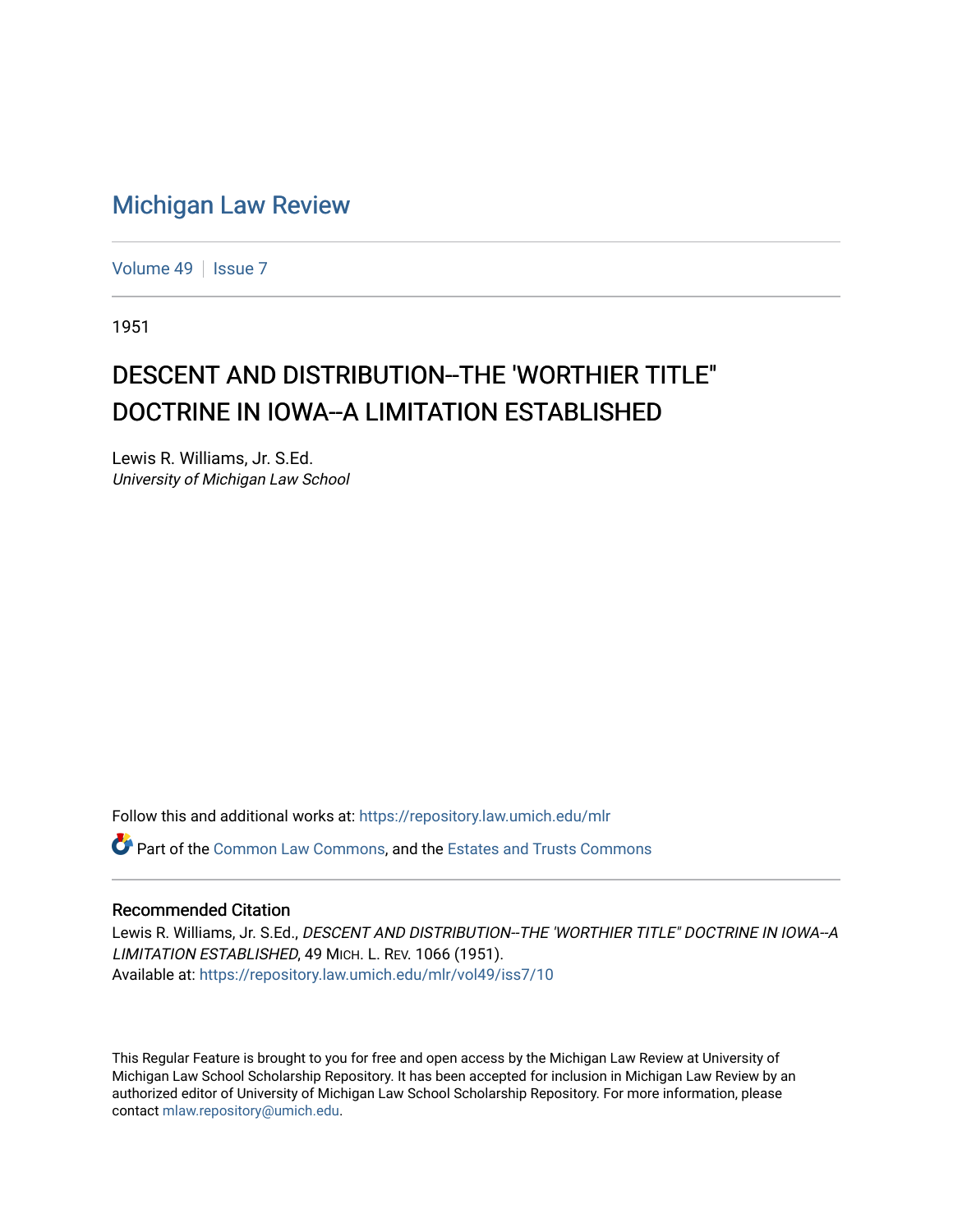DESCENT AND DISTRIBUTION-THE "WORTHIER TITLE" DOCTRINE IN IOWA-A LIMITATION ESTABLISHED-Testator left his entire estate of less than \$7,500 to his wife who had predeceased him. Defendants claimed the estate through operation of the anti-lapse statute, as heirs of the wife. As the distribution statute gave the widow of an intestate the first \$7,500 of the estate, plaintiffs, heirs at law of the testator, claimed title on a basis of the "worthier title" doctrine, arguing that the widow, had she lived, would have taken by descent and not by purchase, and therefore the anti-lapse statute did not apply. On appeal from a denial of defendants' motion to transfer the proceeding to the probate court in this action to enjoin probate, *held,* reversed. The mere fact that the devise happened to coincide with what the devisee would have received under the distribution statute does not bring the "worthier title" doctrine into play, and thus the "contrary intention" necessary to prevent operation of the anti-lapse statute is not present. *Beem v. Beem,* (Iowa 1950) 41 N.W. (2d) 107.

For three hundred years under the common law of England, the courts applied what is termed the "worthier title" doctrine to the situation where A, owner in fee simple, devises his land to B, his heir. It was said that B takes the "worthier title" of *descent,* rather than taking by *purchase* under the will.1 The doctrine was abolished in England by statute in 1837,<sup>2</sup> but has gained a foothold in approximately fourteen American jurisdictions.<sup>3</sup> The "worthier title" doctrine found its way into the jurisprudence of Iowa in a singularly inappropriate case in 19064 and has since been applied to situations unknown to the

<sup>1</sup>20 V1NER's AB., 2d ed., 278. The American Law Institute takes the position that the "worthier title" doctrine does not apply to testamentary gifts. '3 PROPERTY RESTATEMENT §314 (1940). However, a number of states apply the doctrine to that situation.

<sup>2</sup>3 & 4 Wm. 14, c. 106, §3.

<sup>3</sup> Harper and Heckel, "The Doctrine of Worthier Title," 24 ILL. L. REv. 627 at 642-3 (1930).

4 Rice v. Burkhart, 130. Iowa 520, 107 N.W. 308 (1906). The court by way of dic-<sup>4</sup> Kice v. Burkhart, 150 Iowa 520, 107 N.W. 508 (1906). The court by way of dictum stated that "... the rule prevails that when property is left to the testator's heirs in the same manner and proportion in which they woul take as heirs, and not as devisees; the former being deemed the worthier title," citing cases from other jurisdictions. The issue was clouded with the peculiar aspects of the Iowa homestead statute, and it is interesting to speculate whether the doctrine would ever have found firm footing in that state had it not been for this bit of dictum.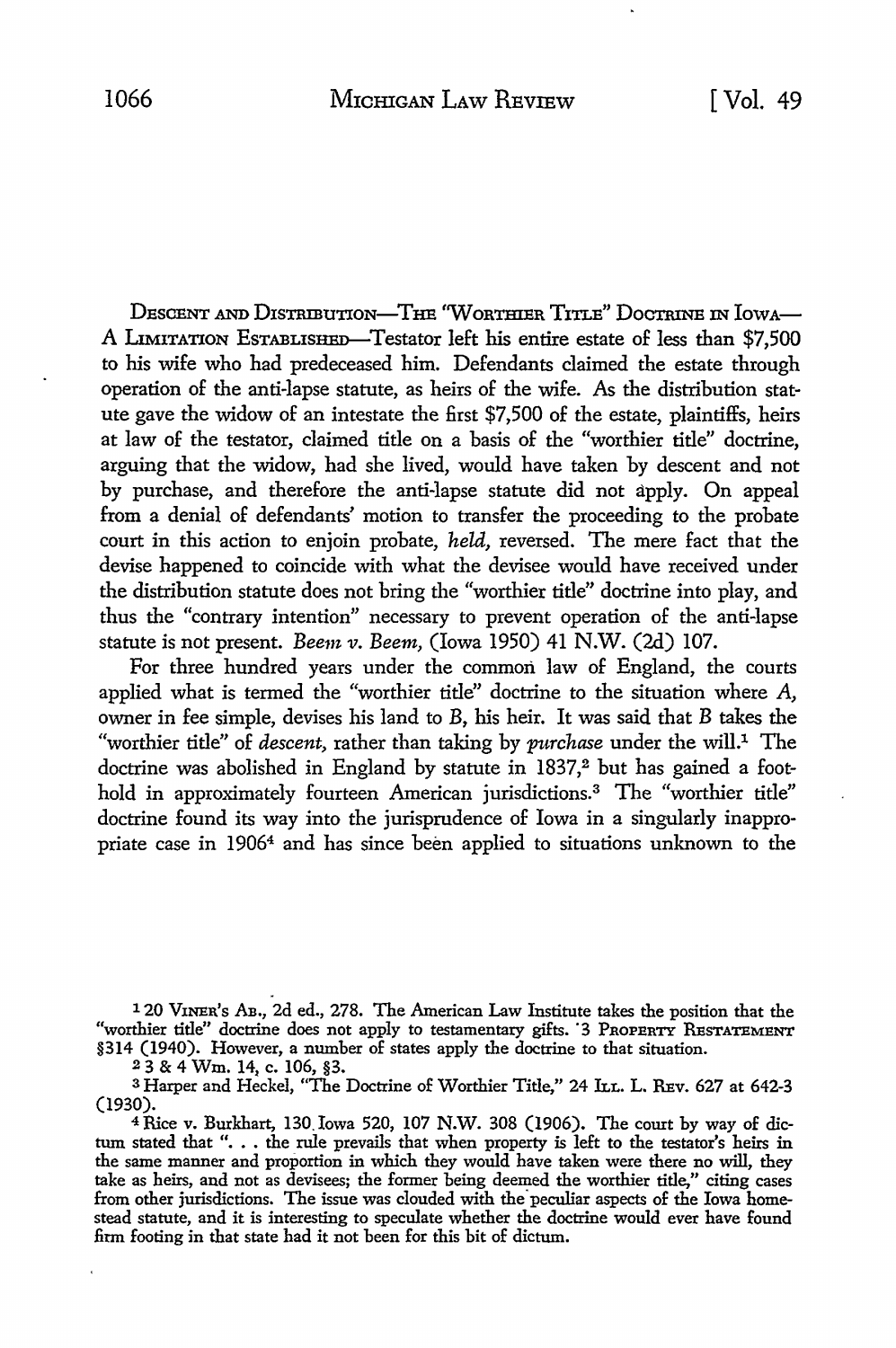common law. Foremost among the innovations was its application to the "forced heir" situation<sup>5</sup> in order to defeat the operation of the anti-lapse statute.<sup>6</sup> The Iowa anti-lapse statute provides that the heirs of a predeceased devisee shall take, "unless from the terms of the will a *contrary intent* is manifest,"7 and the "worthier title" doctrine applies when the devisee receives the same "quantity and quality" of estate under the will as he would have obtained under the laws of descent.<sup>8</sup> Assuming that the "worthier title" doctrine can be properly applied in a situation where the devisee predeceases the testator, it would appear that the logical relationship between the "worthier title" doctrine and the anti-lapse statute is this: if the "worthier title" doctrine applies, then the provision in the will is void, and there is nothing upon which the anti-lapse statute can operate. However, the Iowa courts have not taken this view, and hold that a devise giving rise to application of the "worthier title" doctrine manifests the "contrary intent" necessary to prevent operation of the anti-lapse statute.<sup>9</sup> The real question under Iowa law to the time of the present case has therefore been simply whether or not the devise gave rise to application of the "worthier title" doctrine. In the leading case of *Tennant v. Smith,10* where testatrix devised to her husband Jonathan "such share of my estate as he is entitled to have and receive under the laws of the state of Iowa," and Jonathan predeceased the testatrix, the court held that if Jonathan had survived, he would have taken title by application of the "worthier title" doctrine and, therefore, this provided the "contrary intent" necessary to prevent operation of the anti-lapse statute. Thus the heirs of the testatrix took the estate.<sup>11</sup> It was inevitable that the Iowa court should eventually be faced with the situation of the principal case, where the devise in the will merely *happened* to coincide with the share which the spouse would have received under the distribution statute. Here the court refused to apply the "worthier

5 At common law, the "worthier title" doctrine was applied to situations where the heir could have been disinherited. The Iowa court applies the doctrine to the case where the spouse is given a statutory share that cannot be defeated by the tenns of the will. See 24 h.L. L. REv. 627 at 649 (1930).

<sup>6</sup>Iowa Code (1950) §633.16.

8 In re Estate of Davis, 204 Iowa 1231, 213 N.W. 395 (1927); In re Estate of Warren, 211 Iowa 940, 234 N.W. 835 (1931).

9 In re Estate of Everett, 238 Iowa 564, 28 N.W. (2d) 21 (1947); principal case at 111.

10 173 Iowa 264, 155 N.W. 267 (1915).

11 The "worthier title" doctrine was not applied to the situations where (a) The heirdevisee received more under the will than by statute [In re Will of Watenpaugh, 192 Iowa 1178, 186 N.W. 198 (1922)]; (b) The will directed the executor to convert the realty to personalty, thus giving the devisee a different "quality" of estate [In re Estate of Davis, 204 Iowa 1231, 213 N.W. 395 (1937)]; (c) A no-contest provision in the will created the possibility that co-devisees might receive a greater "quantity" of the estate by operation of a condition subsequent [Luglan v. Lenning, 214 Iowa 439, 239 N.W. 692 (1932)]; (d) The devise was subject to payment of a \$50 bequest [Wehrman v. Farmers & Merchants Savings Bank, 221 Iowa 249, 259 N.W. 564 (1936)]; (e) The will gave the devisee less than she would have received under the statute [In re Estate of Everett, 238 Iowa 564, 28 N.W. (2d) 21 (1947)].

*<sup>1</sup>* Ibid.